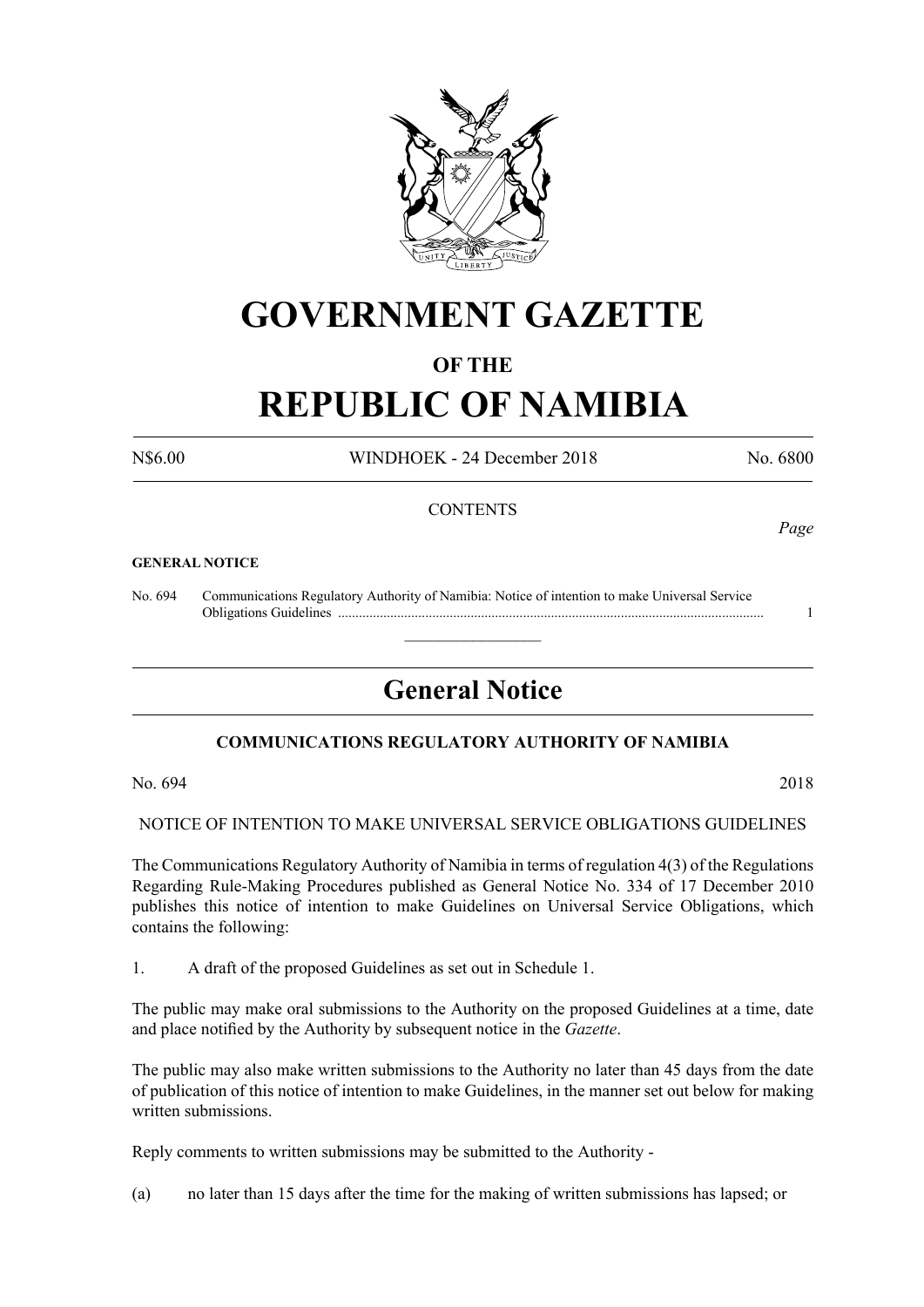(b) if the opportunity for the submission of reply comments is published in a subsequent *Gazette*, after the lapse of 14 days from the date of such publication.

All written submissions must -

- (a) contain the name and contact details of the person making the written submissions and the name and contact details of the person for whom the written submission is made, if different; and
- (b) be clear and concise.

All written submissions must be sent or given in any of the following ways:

- 1. By hand to the head offices of the Authority, namely Communication House, No 56 Robert Mugabe Avenue, Windhoek.
- 2. By post to the head offices of the Authority; namely Private Bag 13309, Windhoek, 9000;
- 3. By electronic mail to the following address:  $\text{legal}(\partial \text{cran}.\text{na})$ ; or
- 4. By fax to email to: 0886550852

### **F. KISHI CHAIRPERSON COMMUNICATIONS REGULATORY AUTHORITY OF NAMIBIA**

# **SCHEDULE 1**

# **1. PURPOSE**

- 1.1. The purpose of these Universal Service Obligations Guidelines (hereafter "the Guidelines') is to clarify the position of the Communications Regulatory Authority of Namibia (hereafter "CRAN") with regard to the obligations of telecommunications service licensees in setting and complying with their universal service obligations contemplated under the Communications Act, 2009 (Act No. 8 of 2009), hereafter "the Communications Act" or "the Act").
- 1.2. The Guidelines provides guidance to CRAN regarding the manner in which universal service obligations will be imposed, managed and administered to ensure the optimal provision of telecommunications services to locations and populations in Namibia that are not adequately covered by existing network infrastructure and service options.

# **2. LEGAL FRAMEWORK**

- 2.1. The Communications Act defines **universal service** as the services prescribed in terms of section 57(1) of the Act.
- 2.2. Consequently, CRAN after following a rule-making procedure published Regulations Prescribing the Provision of Universal Service by Telecommunications Service Licensees" in General Notice No. 178 of 8 May 2018 (hereafter the "Universal Service Regulations") in terms of section 57(1) of the Act.
- 2.3. The Universal Service Regulations stipulate that the following telecommunications services are the minimum set of services that a telecommunications service licensee must make available: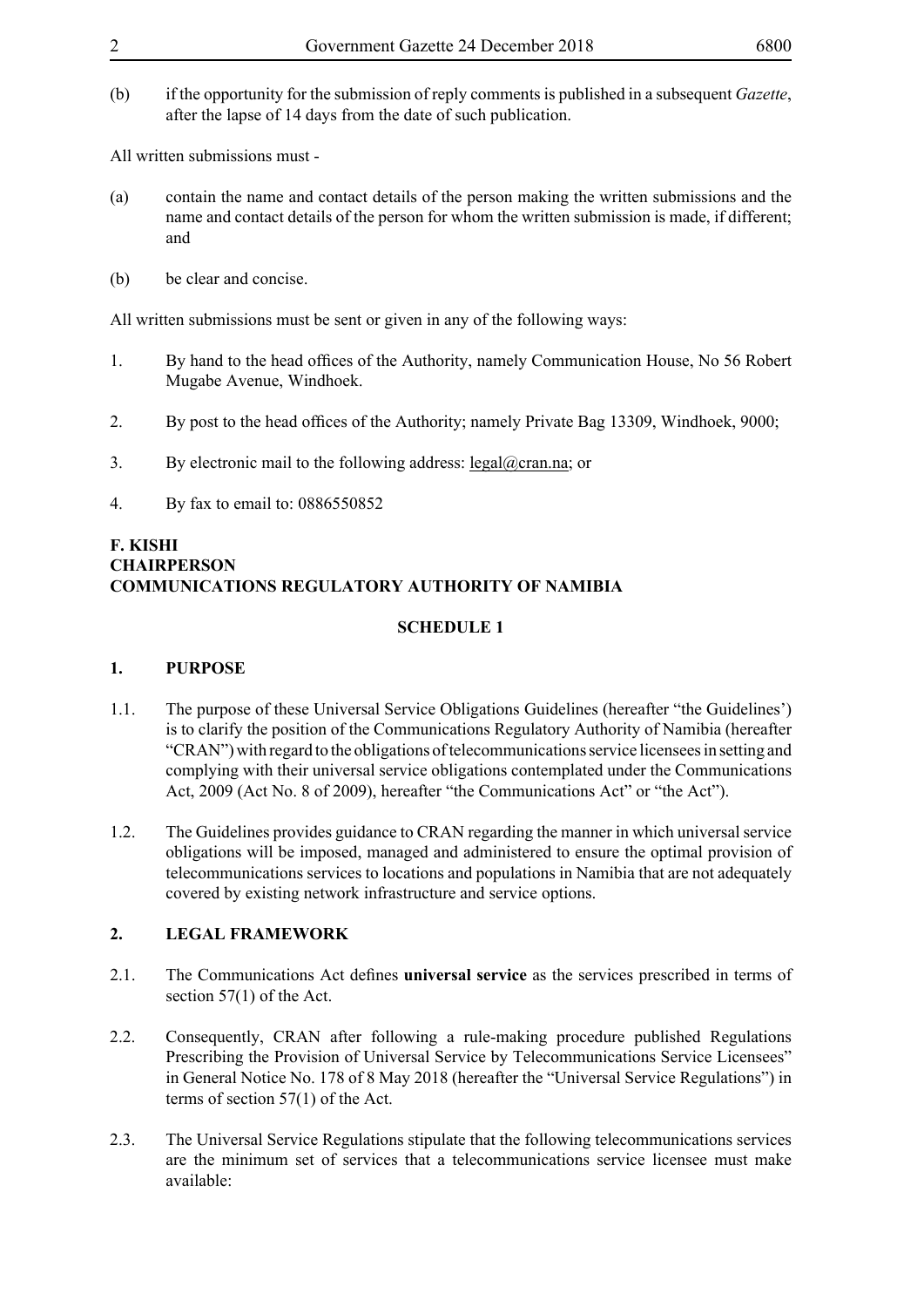- (a) fixed, mobile or broadband data services;
- (b) fixed and mobile voice services; or
- (c) any electronic communications service that the Authority determines in writing.
- 2.4. The services referred to in paragraph 2.3 are collectively and individually referred to herein as the minimum universal services.
- 2.5. In terms of Regulation 4(1) of the Universal Service Regulations all telecommunications service licensees must make the minimum universal services available to a community of more than 50 persons. Those licensees must also avail the infrastructure and facilities as well as the equipment and user devices necessary to support the provision of the minimum universal services. Moreover, the licensees should also provide end user training and skills development to members of the communities in question.
- 2.6. In terms of Regulation 4(2), CRAN may also, if there are funds available for that purpose, grant subsidies to telecommunications service licensees to provide the minimum universal services to communities comprising less than 50 persons, but consisting of-
	- persons with disabilities;
	- elderly persons and other recipients of social grants; and
	- any other categories of users able to justify the need for universal service access on merit.
- 2.7. As specified by Regulation 5 of the Universal Service Regulations, telecommunications service licensees must also provide the minimum universal services to-
	- small and medium enterprises and other informal business entities in both urban and rural communities;
	- non-governmental organizations engaged in promoting democratic participation and social welfare;
	- workers and communities in mines, farms, nature reserves and conservancies;
	- registered and recognized organizations representing persons with disabilities; and
	- households in both urban and rural areas.
- 2.8. Those licensees must also avail the equipment and end-user devices, duly type-approved by CRAN, which are necessary to support the provision of the minimum universal services to provide in the telecommunications needs of the categories of communities and customers referred to in paragraph 2.7.
- 2.9. Regulation 6 further requires telecommunications service licensees to avail the minimum universal services to the general public or to schools, higher education institutions, libraries, hospitals, clinics, health facilities, or any similar public institutions, which serve the needs of the general public or that are available for use by the public.
- 2.10. Section 38 of the Communications Act regulates the granting of telecommunications service licenses. Section 38(10) provides that CRAN may impose specific obligations and requirements on a telecommunications service licensee regarding the mandatory provision of the minimum universal services.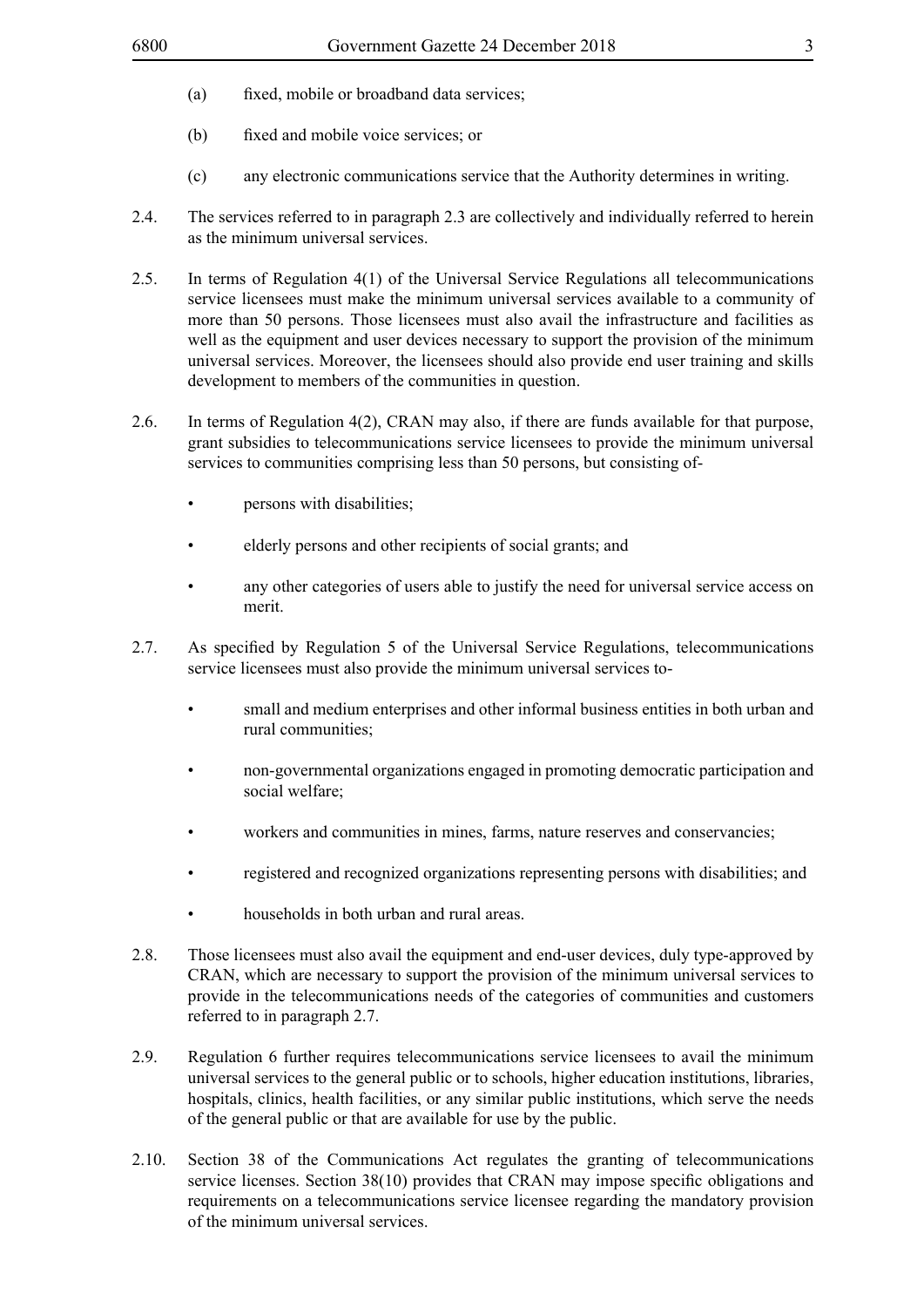- 
- 2.11. In this regard section 42(2) provides that CRAN may modify a telecommunications service licence upon a finding by the Authority that such modification would serve the objects of the Act. Before CRAN modifies such license, though, the Authority must give the licensee adequate advance notice of such modification and state the grounds for such modification. The Authority must further give the licensee an opportunity to object to such modification.
- 2.12. In addition, section 40 of the Act makes provision for the renewal of telecommunications service licenses, which presupposes that such licenses may be granted for a fixed period whereupon an application for renewal has to be made by the licensee.
- 2.13. Moreover, section 39 of the Communications Act is concerned with selection criteria for telecommunications service licences. In particular, section 39(4) provides that CRAN may consider a licensee's commitments to meeting its universal service obligations when the Authority is considering the granting of an individual licence.
- 2.14. Section 57 of the Act deals with the provision of the minimum universal services by a telecommunications service licensee.
- 2.15. In terms of section 57(3) of the Act, CRAN may issue an order (hereafter "a universal service order") instructing a licensee to provide a specified form of universal service in a specified area, subject to specified conditions. The issuance of such order is subject to the provisions of section 57(4), 57(5) and 57(6).
- 2.16. Section 57(4) of the Act provides that a universal service order must state whether subsidies will be paid by the Authority from the Universal Service Fund and if subsidies will be paid, it must state the amount thereof or the basis on which the subsidies must be calculated.
- 2.17. The Universal Service Fund is established by section 56 of the Act, but awaits operationalization. At this juncture, and until further notice, no subsidies will be paid or payable from that Fund.
- 2.18. In terms of section 57(5) of the Act and in the absence of any subsidies from the Universal Service Fund, a universal service order may only be issued if the services which the order compels the licensee to render are within the scope of a condition imposed on its telecommunications service licence.
- 2.19. Section 57(6) states that when CRAN issues a universal service order, it must consider any minimum universal services which a particular licensee has rendered. The Authority must also consider the repayment of money by a licensee that was borrowed to render minimum universal services before the commencement of the Communications Act on 18 May 2011.
- 2.20. Section 57(7) allows CRAN to request tenders or institute a system of competitive bidding for the rendering of any minimum universal services. In such case, the provisions of section 41 of the Act applies which allows CRAN (under the circumstances determined by regulation and subject to the conditions and procedures, similarly determined by regulation) to invite tenders for the provision of the class of telecommunications services specified in a notice published in the Government Gazette.
- 2.21. Section 57(9) provides that after a tender or bid for the provision of minimum universal services are accepted, CRAN may conclude a contract with the successful licensee, subject to those conditions which were included in the requests for bids or tenders.
- 2.22. In terms of section 57(10) CRAN may after a rule-making procedure determine an accounting system by regulation, which a licensee must follow to calculate the cost of complying with a universal service order. Section 57(11), however allows CRAN, if there is no prescribed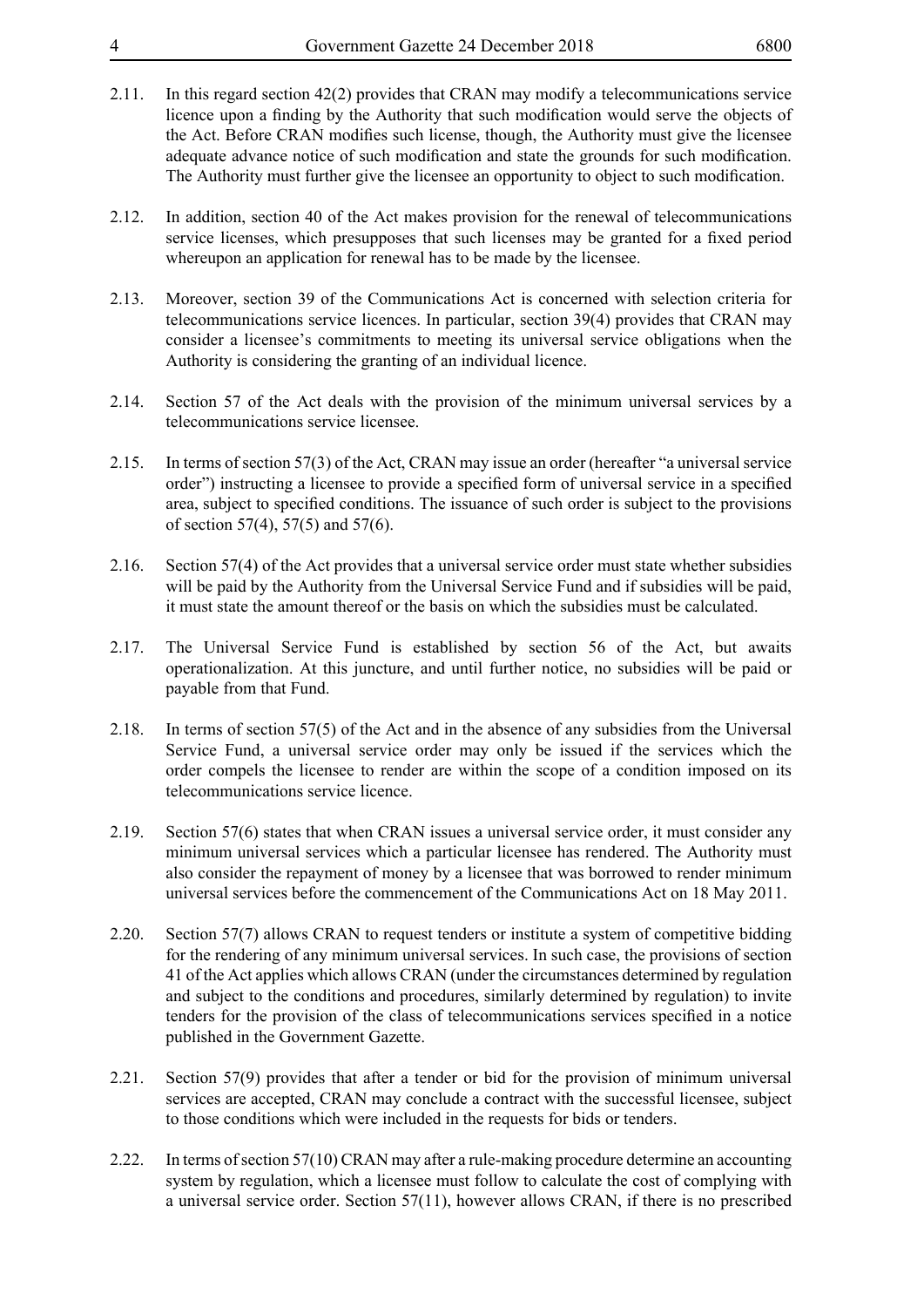accounting system, to agree with a telecommunications service licensee on an accounting system to be followed in a specific case, if CRAN is of opinion that such a system will accurately reflect the cost of providing the minimum universal services to which the system concerned will apply.

- 2.23. Section 57(12) requires that the accounting system used to determine the costs of complying with a universal service order, must be audited in respect of every licensee at the expense of that licensee by a registered accountant and auditor in terms of the Public Accountants' and Auditors' Act, 1951 (Act No. 51 of 1951).
- 2.24. In terms of section 57(13) a licensee must submit to CRAN the audited statements concerned, as well as any interim statements relating to the provision of minimum universal services which the Authority may request.

# **3. OPERATIONALIZATION OF PART 4 OF CHAPTER V OF THE ACT**

- 3.1. The Minister of Information and Communications Technology enacted Part 4 (entitled "Universal Service") of Chapter V of the Communications Act with effect from 1 December 2016.
- 3.2. The Universal Service Regulations are administered by the Board of CRAN and administratively managed by the Universal Access and Services (UAS) Department.

# **4. MARKET GAP ANALYSIS**

- 4.1. It is important to identify-
	- (a) the current status of access to the minimum universal services that determines national points of interest serving to prioritize key areas in Namibia; and
	- (b) what is considered to be a basic and essential service in the determined points of interest.
- 4.2. For that reason, CRAN is in the process of conducting a Market Gap Analysis aimed at examining the following:
	- (a) Availability what type and level of telecommunications services, facilities and infrastructure is available for users? Do all areas in the country receive the same service without geographical discrimination?
	- (b) Accessibility can all people in Namibia access or reach telecommunications services, facilities and infrastructure in a non-discriminatory manner at all places?
	- (c) Affordability can all people afford usage of the basic and essential telecommunications services, facilities and infrastructure allowing them to derive and generate socio-economic benefits?
- 4.3. The results of the Market Gap Analysis will best be quantifiable in terms of the extent to which a licensee achieves the implementation of the minimum universal services and more particularly the extent of national coverage of such minimum services with reference to schools, higher education institutions, libraries, hospitals, clinics, health facilities, or any similar public institutions.
- 4.4. Consultations with the telecommunications industry regarding strategies of licensees to expand their minimum universal service plans and their view of how far the telecommunications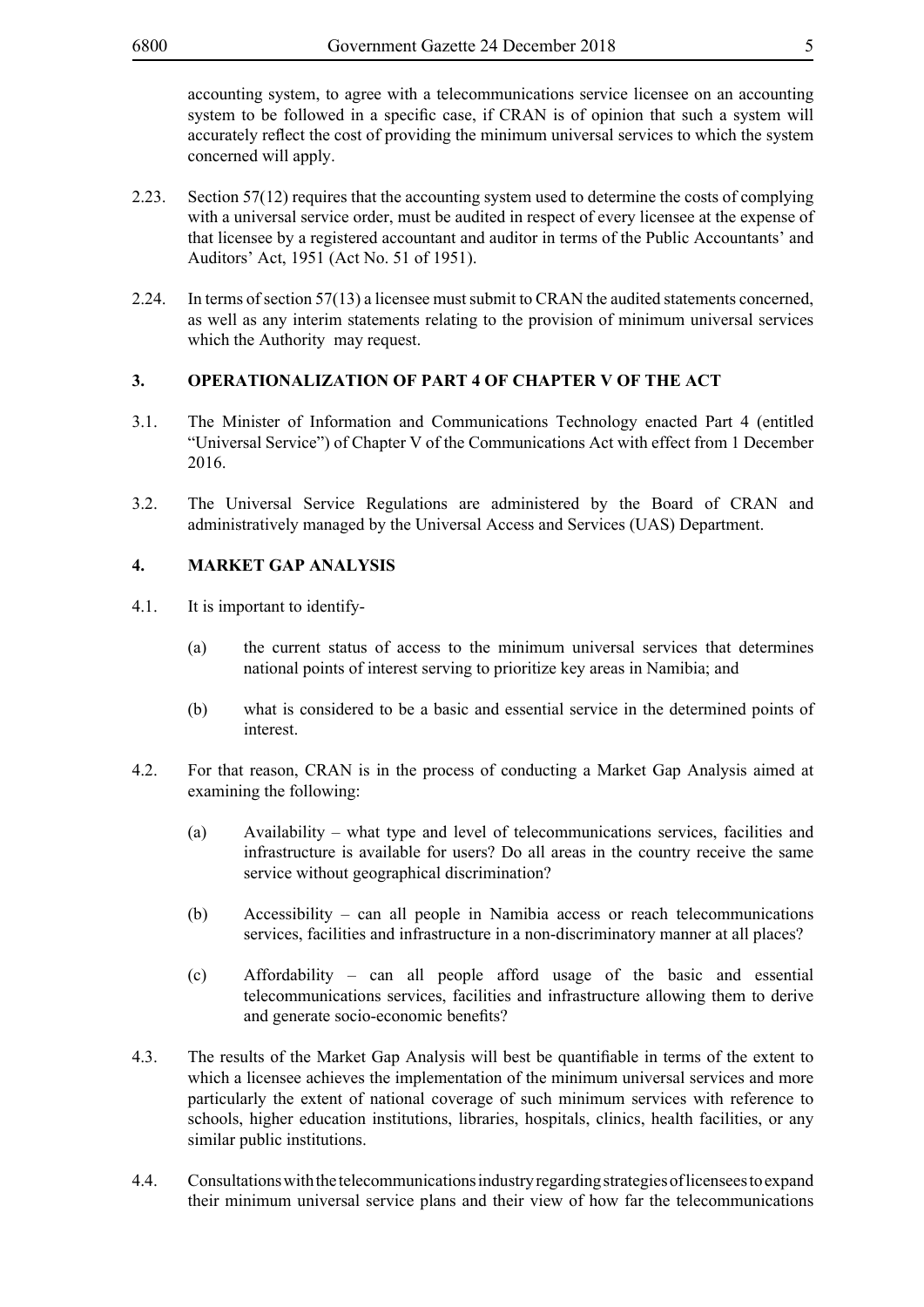market will be able to close gaps in the provision of the minimum universal service obligations will be conducted along with the Market Gap Analysis.

4.5. CRAN may consult with various telecommunications service license and other key stakeholders, including utility companies to determine service provisions and regulatory enhancements able to improve the provision of the minimum universal services.

## **5. OBJECTIVES OF UNIVERSAL SERVICE OBLIGATIONS**

- 5.1. Vast areas in Namibia are not enjoying reasonable access to telecommunications services on an equitable basis.
- 5.2. The use of universal service obligations to achieve the widest amplitude of telecommunications services is increasingly the norm globally, even in public monopolies as they gradually commercialize and their relationship to national government and economic objectives becomes more explicit and formalized.
- 5.3. CRAN seeks to implement the active imposition of universal service obligations on telecommunications service licensees in terms of the Communications Act. This has three broad objectives:
	- (a) To ensure that all citizens have access to a set of basic yet essential telecommunications services throughout Namibia at affordable costs.
	- (b) To assist population groups and areas which are beyond the reach of the communications market to have access without distorting the market; and
	- (c) To enable people to develop the capacity to use telecommunications services and take advantage of its many opportunities and benefits.
- 5.4. More specifically universal service obligations should–
	- (a) promote increased access to telecommunications services, facilities and infrastructure by under-served and unserved areas of Namibia;
	- (b) ensure increased access for schools, higher education institutions, libraries, hospitals, health clinics, health facilities, or similar public institutions to schools, higher education institutions, libraries, hospitals, clinics, health facilities, or any similar public institutions, to telecommunications services, facilities and infrastructure;
	- (c) promote and encourage socio-economic development by making access to telecommunications services, facilities and infrastructure easier for
		- small and medium enterprises and other informal business entities in both urban and rural communities;
		- non-governmental organizations engaged in promoting democratic participation and social welfare;
		- workers and communities in mines, farms, nature reserves and conservancies;
		- registered and recognized organizations representing persons with disabilities; and
		- households in both urban and rural areas;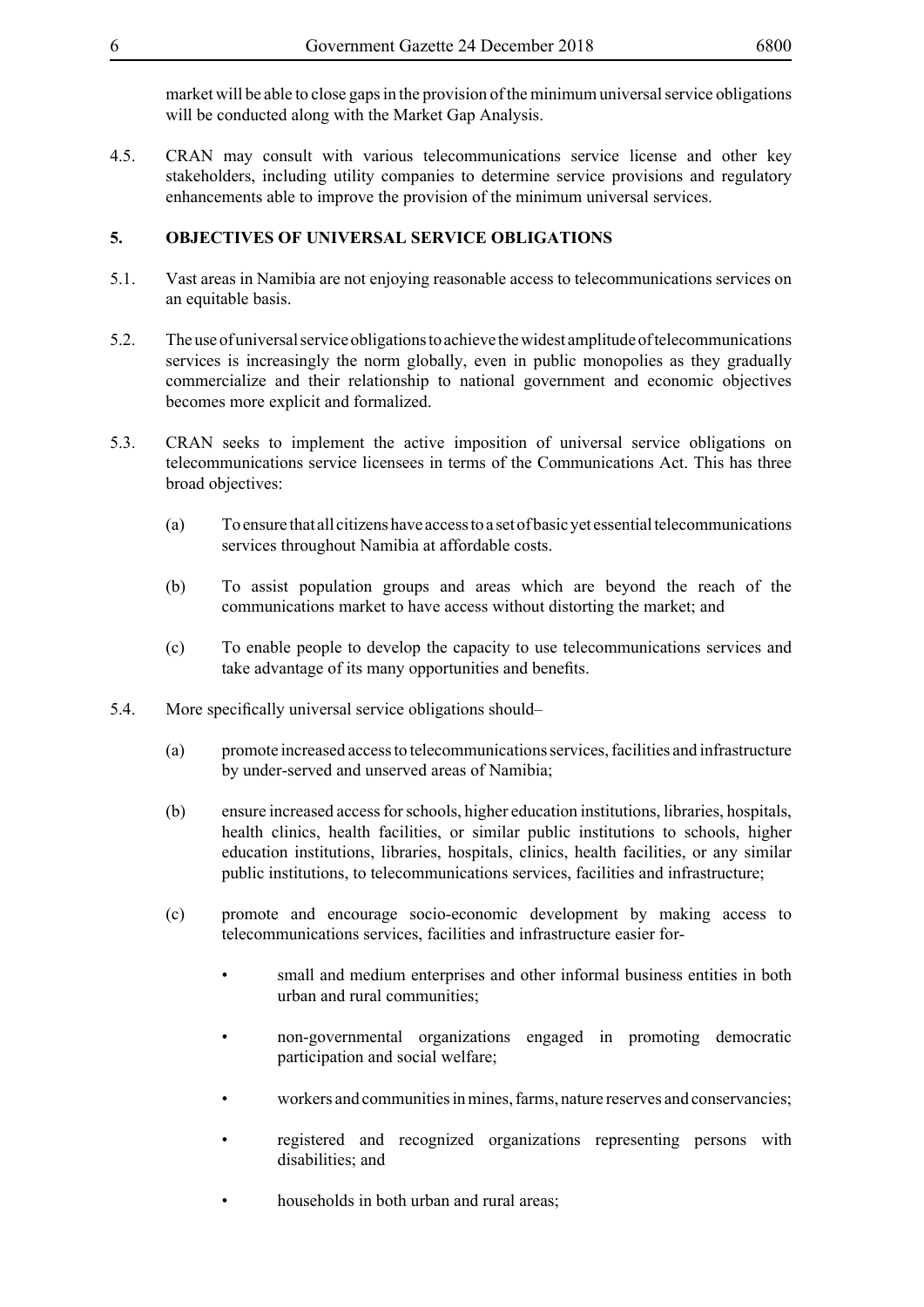- (d) facilitate and improve capacity building in the optimal use of telecommunications services, facilities and infrastructure; and
- (e) encourage and incentivize telecommunications service licensees to ensure access to telecommunications services in uneconomical areas and to initiate, manage and oversee the implementation of universal service programs, projects, research and initiatives.

#### **6. CONSIDERATIONS APPLICABLE TO UNIVERSAL SERVICE OBLIGATIONS**

- 6.1. CRAN will take into account the following considerations relating to the imposition of universal service obligations:
	- (a) sustainability of the obligations;
	- (b) practicality of implementation of the obligations; and
	- (c) probable impact of the obligations.
- 6.2. Obligations may be designed and prioritized by CRAN according to a commercial viability analysis described more fully hereunder. This applies mainly to supply-side oriented projects which are aimed at building and operating infrastructure by licensees to supply specific services. These obligations are to be economically viable, or at times are close to becoming viable. A commercial viability analysis can be used to categorize, group and prioritize individual project clusters.
- 6.3. Some obligations might not be commercially viable, such as capacity building or technology upgrades where the focus is mainly on sustainability of existing projects to better provide telecommunications services.

# **7. COMMERCIAL VIABILITY ANALYSIS AND PRIORITISATION**

- 7.1. CRAN estimates revenues and costs for 5 to 10 years and determine the commercial viability and investment return expected of providing minimum universal services considered for implementation. The following includes typical inputs to the model:
	- Population numbers and their demand or projected expenditures on telecommunications services;
	- per capita and household incomes to cross-check reasonable telecommunications expenditure as a percentage of income;
	- geographic areas that are unserved or under-served by telecommunications service licensees; and
	- infrastructure and service supply costs.
- 7.2. The output of the commercially viable model will produce a viability rating as a percentage for each project or project area. The viability rating is the amount that the model calculates as the amount of subsidy compared to the overall investment needed. For example: assuming to serve an area with telecommunications requires a N\$1 000 000.00 investment, and the subsidy required to make this investment profitable is N\$200 000.00. The licensee invests N\$800 000.00 and the subsidy is N\$200 000.00, this area would be deemed 80% viable.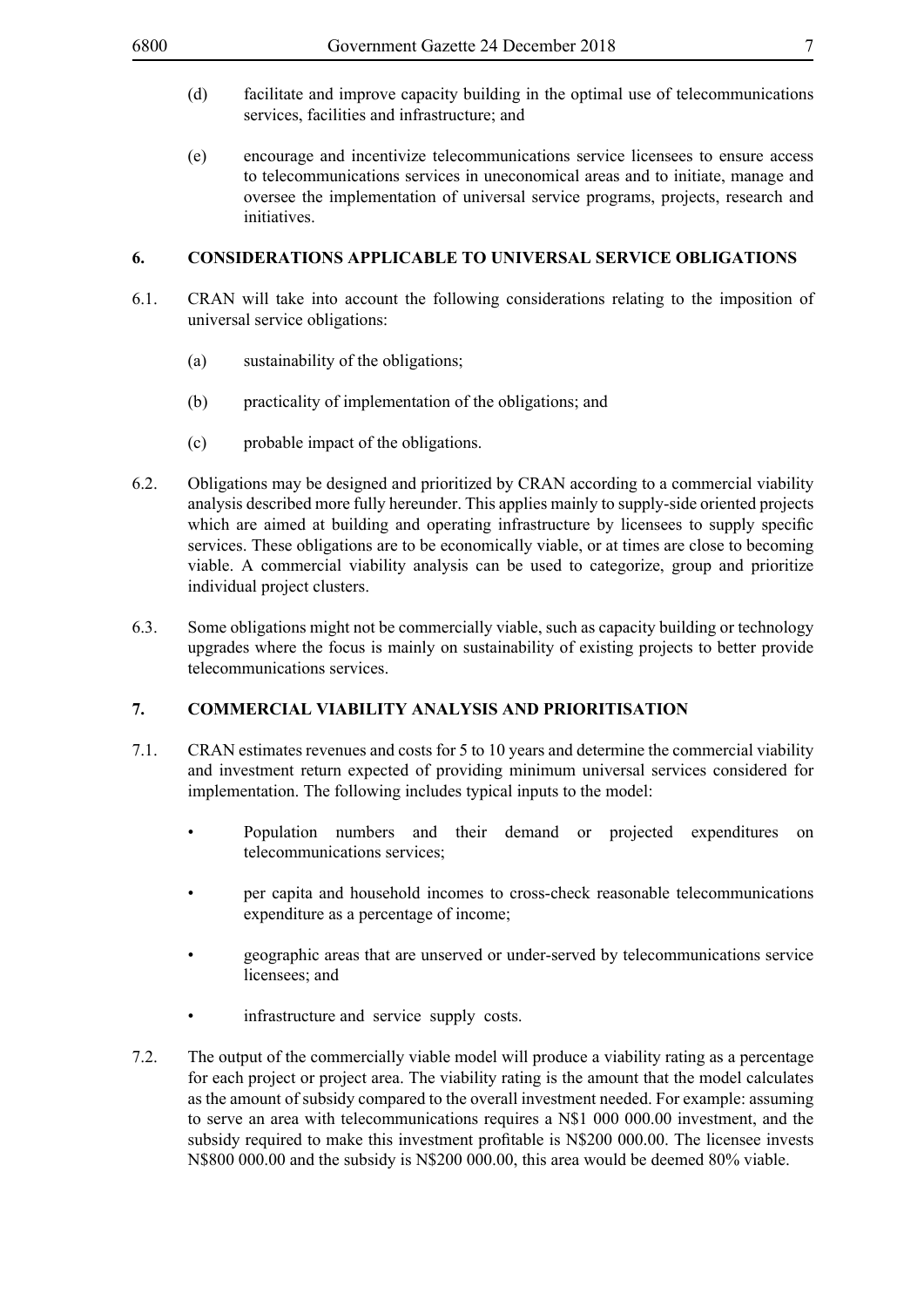7.3. The table below shows a typical categorization of viability ratings.

| Category   | <b>Viability Factor</b> | <b>Project Description and Priority Implication</b>                                                                                                                                                                                                                                                                                                               |
|------------|-------------------------|-------------------------------------------------------------------------------------------------------------------------------------------------------------------------------------------------------------------------------------------------------------------------------------------------------------------------------------------------------------------|
| Category 1 | $>100\%$                | Definitely commercially viable and will be served by existing<br>licensees soon, no subsidy required                                                                                                                                                                                                                                                              |
| Category 2 | $76 - 100\%$            | Project is close to viable under optimistic or <i>strategic Assump</i><br>tions. Not yet specifically targeted by existing licensees, but<br>could be targeted commercially soon without financial incentive.<br>Predicted subsidy less than 25% of Capex. UAS Program could<br>accelerate investment, but there is a risk that it will be served<br>soon anyway. |
| Category 3 | $51 - 75%$              | Commercially unviable without a subsidy in the range of 25-<br>50% of overall investment. Good target for UAS Program.                                                                                                                                                                                                                                            |
| Category 4 | $26 - 50\%$             | Unviable and very unlikely to be served without subsidy in the<br>range 50-75% of overall investment. Should be targeted for<br>UAS Program subsidy                                                                                                                                                                                                               |
| Category 5 | $0-25%$                 | Definitely unviable without major subsidy, e.g., requiring more<br>than 75% of overall investment. Also may require an ongoing<br>operating cost subsidy. Should be targeted later when the market<br>has expanded.                                                                                                                                               |

7.4. In accordance with UAS's objective of issuing obligations to telecommunications licensees, leveraging commercial sector participation and supporting sustainable development of services with no subsidy needed, the UAS would focus on projects with a viability of 76%  $-100\%$  in category 1 & 2.

### **8. METHODS OF IMPOSING UNIVERSAL SERVICE OBLIGATIONS**

#### 8.1. *Modification of licenses*

- 8.1.1. CRAN may impose **specific obligations and requirements on a telecommunications service licensee** regarding the mandatory provision of the minimum universal services.
- 8.1.2. In this regard CRAN may in terms of section 42(2) of the Act require a telecommunications service licensee to modify its licence to impose on the licensee the mandatory provision of one or more minimum universal services.
- 8.1.3. Such license modification may include-
	- (a) placing obligations on telecommunications service licensees to provide minimum universal services in unserved and under-served areas that are considered to be commercially viable;
	- (b) imposing conditions on such licensees to provide minimum universal services in areas which although not deemed commercially viable, but in respect of which important gaps in access to telecommunications services could be bridged; and
	- (c) imposing roll-out, quality of service and reporting obligations.
- 8.1.4. Before CRAN modifies a telecommunications license in the manner stated above, the licensee concerned will be given adequate advance notice of such modification and the Authority will state the grounds for such modification. The Authority must further give the licensee an opportunity to object to such modification.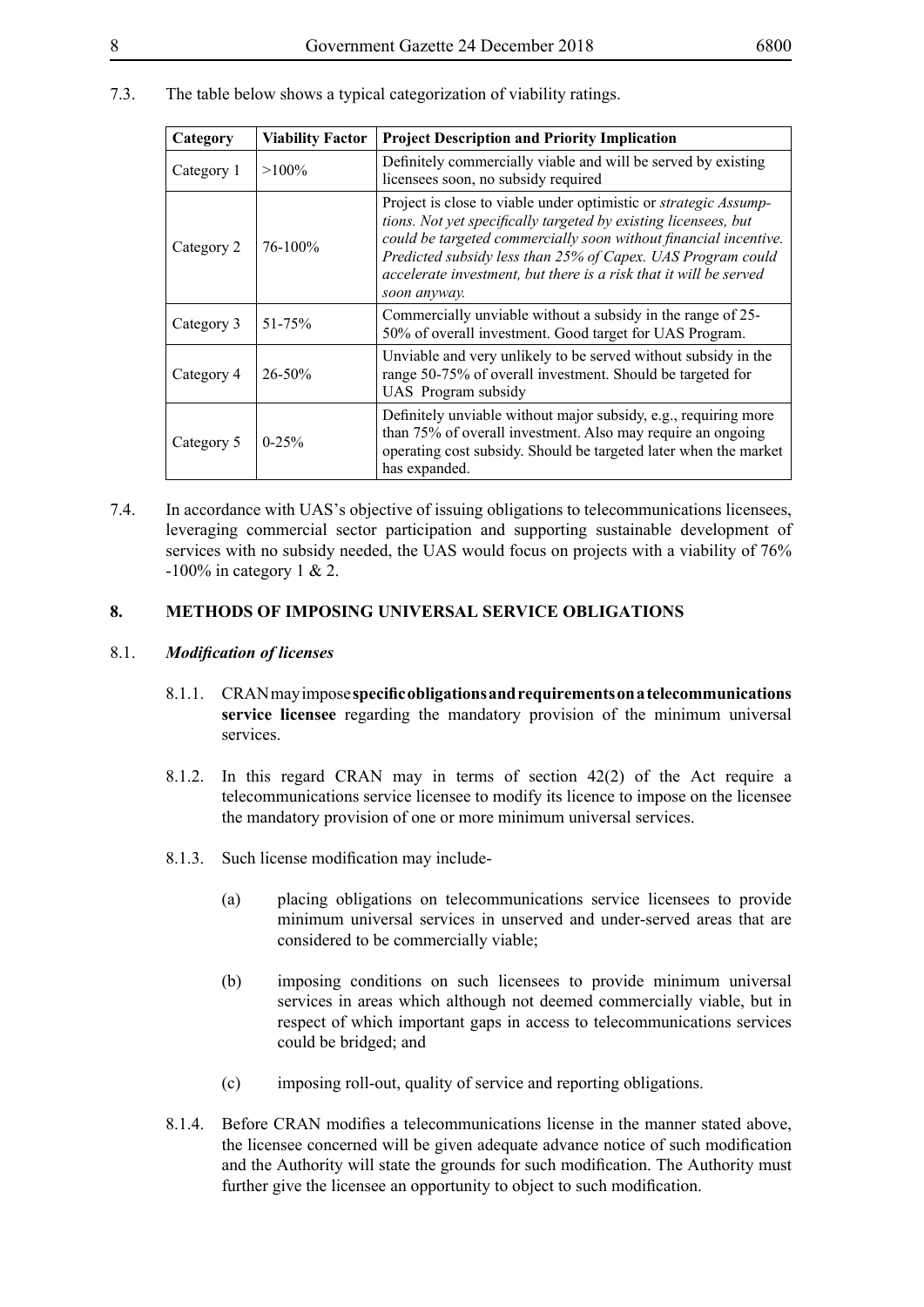- 8.1.5. CRAN may incentivize the modification of a telecommunications license to impose mandatory provision of the minimum universal services by a telecommunications licensee in the following ways:
- (a) The reduction of regulatory fees and taxes (licensing, spectrum, import, airtime);
- (b) removing restrictions on the use of certain LTE spectrum frequencies in rural areas;
- (c) having a technology neutral licensing regime;
- (d) simplifying licensing processes that would allow the entrée of regional and/or rural telecommunications service providers;
- (e) facilitating interconnection (possibly asymmetrical);
- (f) simplifying and facilitating the process of obtaining rights-of-way; and
- (g) requiring infrastructure-sharing between telecommunications operators, and facilitating a framework that enables sharing across sectors.

#### 8.2. *Renewal of licenses*

- 8.2.1. CRAN may amend its licensing conditions for telecommunications service licenses to make provision for fixed-term licenses and require periodic renewal of such licenses.
- 8.2.2. As part of the renewal process, the Authority may impose conditions on telecommunications service licensees in the manner contemplated in paragraph 8.1 above.

#### 8.3. *Application for new licenses*

8.3.1. CRAN may impose conditions on all new entrants holding telecommunications services licenses to mandatorily make provision for the minimum universal services in designated areas in the manner contemplated in paragraph 8.1 above.

#### 8.4. *Imposing of a universal service order*

8.4.1. After CRAN has imposed an obligation on a telecommunications service licensee to provide minimum universal services, irrespective if the obligation was imposed as a result of a modification of the license, a renewal thereof or at the granting thereof, CRAN may issue a universal service order to such licensee instructing the licensee to provide a specified form of the minimum universal services in a specified area, subject to specified conditions.

#### 8.5. *Tendering and submission of bids*

8.5.1. CRAN may invite tenders for the provision of minimum universal services in designated under-served or unserved areas and award individual telecommunications service licences to any of the persons who submitted tenders to it as in its opinion will promote the objects of the Act. Such licence offers licensees an opportunity to expand beyond the under-served or unserved areas or to provide additional services once the universal service obligations are met.